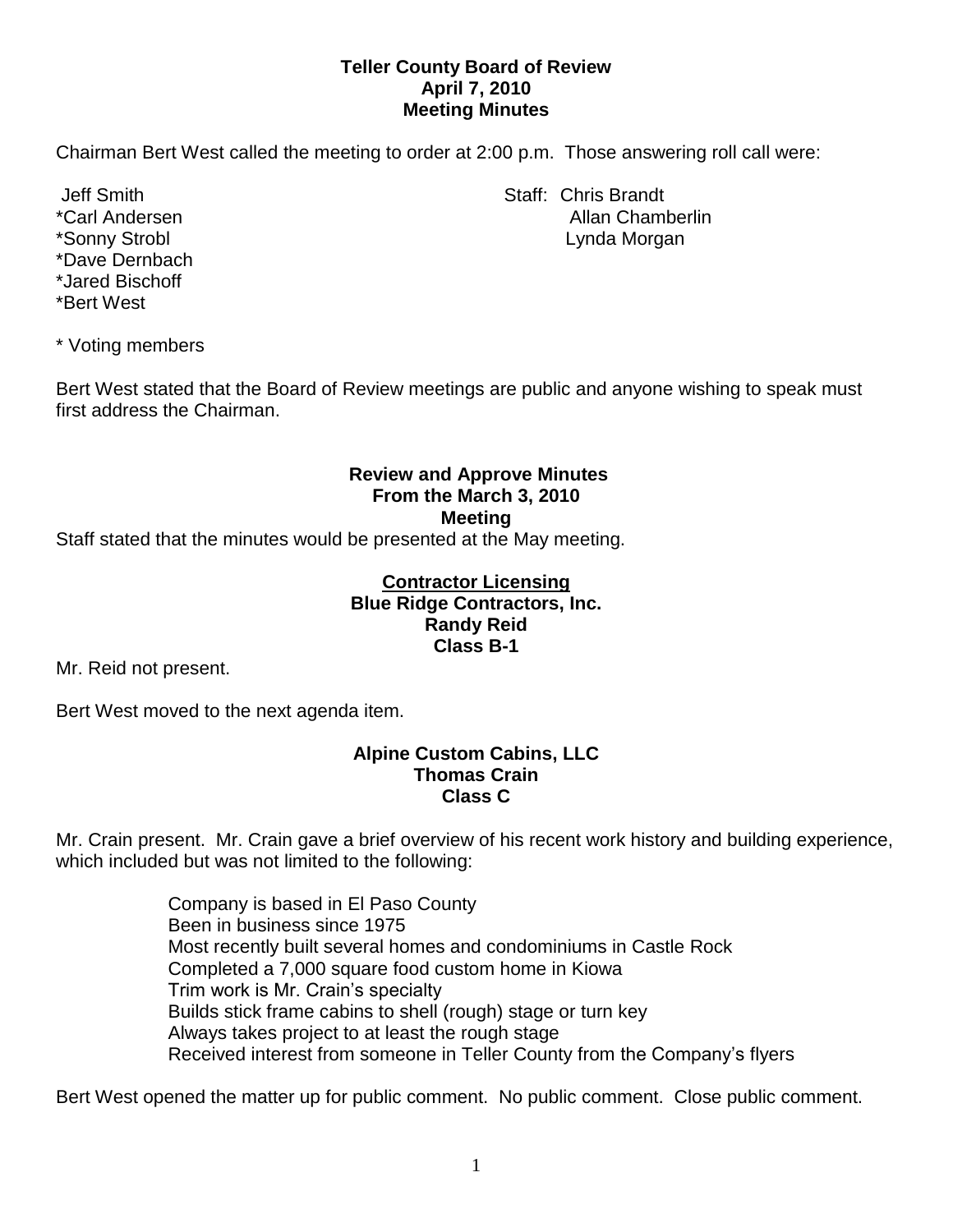Board discussion included but was not limited to verifying the following:

Review of projects identified in the Letters of Reference submitted Discussed Mr. Crain's process for providing building plans and engineering Mr. Crain has built in the following counties: Elbert, Douglas, El Paso and also Pagosa Springs

Jared Bischoff moved to grant Alpine Custom Cabins, LLC with Thomas Crain as examinee, a Class C License. Dave Dernbach seconded. Roll call vote and all said yes. The motion carries.

### **Gillis Homes, Inc. Dan Gillis Class B-1**

Mr. Gillis present. Mr. Gillis gave a brief overview of his recent work history and building experience, which included but was not limited to the following:

> Held a Class C in El Paso in 1986 Has held a B-1Contractor License in El Paso County since 1990 Worked on the Colorado Retirement Home for the Catholic Church Completed several Class A type projects for the Mennonite Church in El Paso County Has completed several Tenant finish projects Primary work is residential Has been contacted by Four Mile Church to oversee the repair /remodel of the Church caused by a fire

Board discussion included but was not limited to verifying the following:

Scope and range of the repairs needed to restore the Church and what process would be used

Architect is currently working on the plans

New electrical and heating system to be added

A Class A Contractor License would be required for this type of work

Discussion on the possibility of granting the requested B-1 License with a Special Limited A License as well

Bert West opened the matter up for public comment. No public comment. Close public comment.

Sonny Strobl moved to grant Gillis Homes, Inc. with Dan Gillis as examinee a Class B-1 License and a Special Limited 1 project Class A License for the Four Mile Church fire remodel project. Carl Andersen seconded. Roll call vote and all said yes. The motion carries.

## **Blue Ridge Contractors, Inc. Randy Reid Class B-1**

Mr. Reid now present. Mr. Reid gave a brief overview of his recent work history and building experience, which included but was not limited to the following: